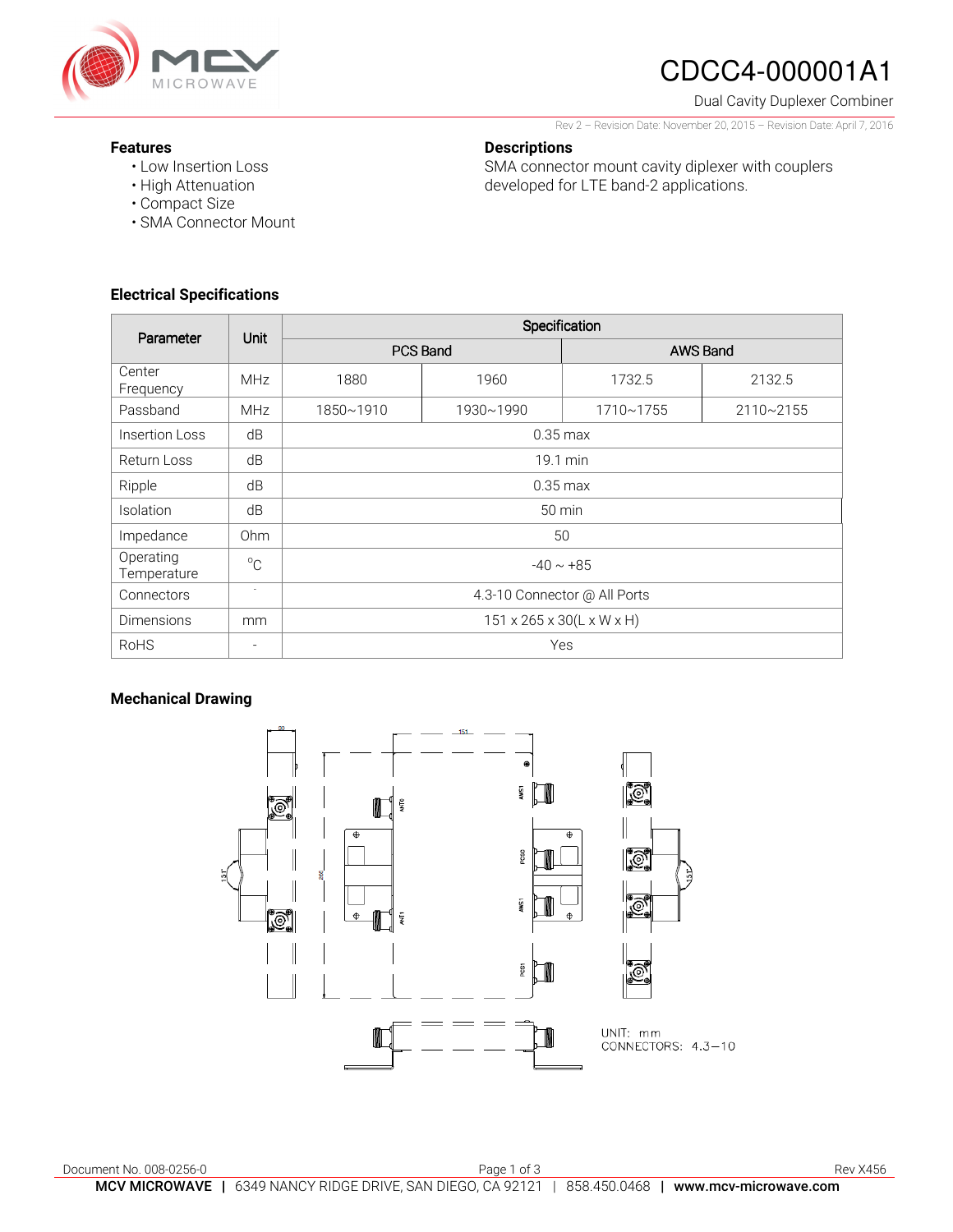## CDCC4-000001A1

#### Dual Cavity Duplexer Combiner

Rev 2 – Revision Date: November 20, 2015 – Revision Date: April 7, 2016



#### **Electrical Response**